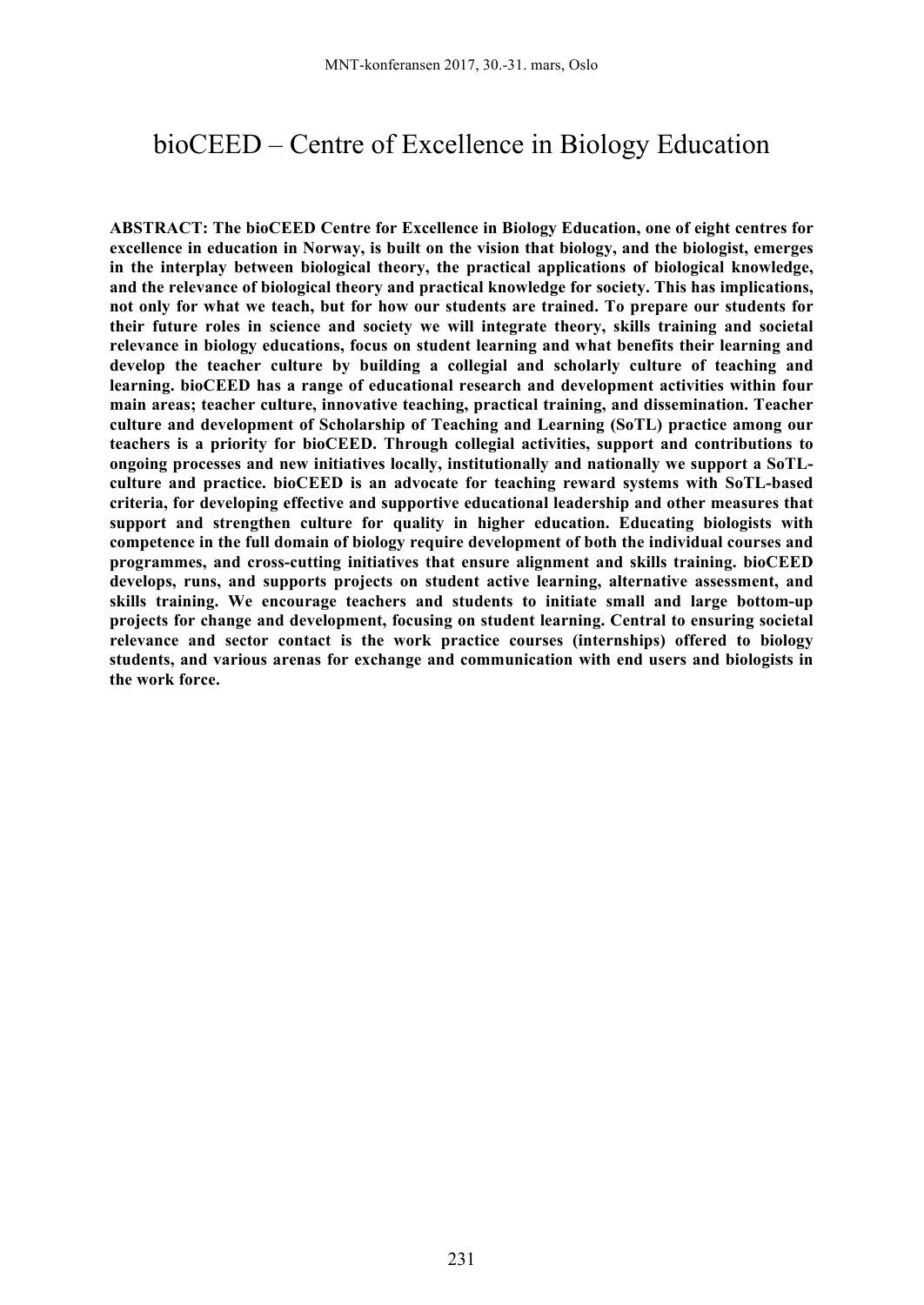#### **INTRODUCTION**

bioCEED – Centre of Excellence in Biology Education, is built on the vision that biology, and the biologist, emerges in the interplay between biological theory, the practical applications of biological knowledge, and the relevance of biological theory and practical knowledge for society (Fig. 1).

bioCEED was awarded status as a Centre for Excellence in Education in 2014, with up to ten years of funding, pending a successful mid-way evaluation in 2017. The bioCEED consortium consists of two biology departments – Department of Biology, UiB and Arctic Biology, UNIS, in cooperation the Department of Education (UiB) and Norway's largest research institute within the marine sciences, Institute of Marine Research.



Biology education has always had a strong theoretical ore, and we generally have a strong focus on

training our students in relevant practical skills. In contrast, university programmes in biology have often ignored the societal relevance in implications of biology. In bioCEED, we believe that the biological triangle (Fig. 1) should have implications; not only for what we teach, but for how our students are trained. We need educations that can prepare our students for difficult and demanding roles in tomorrow's science and society. Towards this end, we will:

Figure 1. The 'domain of biology' as defined by the interactions between the development of scientific content knowledge (theory, factual knowledge), the practices within biology itself, and society's applications of and needs for this knowledge and these skills. ©bioCEED

- Make use of the whole biological triangle in biology education
- Focus on the students, and what benefits their learning
- Exploit the research culture to grow a scholarly culture of teaching and learning

bioCEED has a range of educational research and development projects within four main areas; teacher culture, innovative teaching, practical training, and dissemination.

### **1. STRATEGIC FOCUS AREAS**

#### **1.1 Teacher culture**

At the core of bioCEED's work is the realization that education, and educational quality, is a collegial responsibility. As each individual student is fundamentally responsible for his or her own learning, and as each individual teacher is also fundamentally responsible for the content and quality of the courses they teach, the overall responsibility is shared. Furthermore, students and teachers are not the only 'players' in the educational 'game', technical and administrative staff, teaching assistants, educational developers, and the departmental and institutional leadership are all part of the educational partnership. Together we shape the educational content and quality, both in terms of the subject matter and pedagogy, of our courses and programs.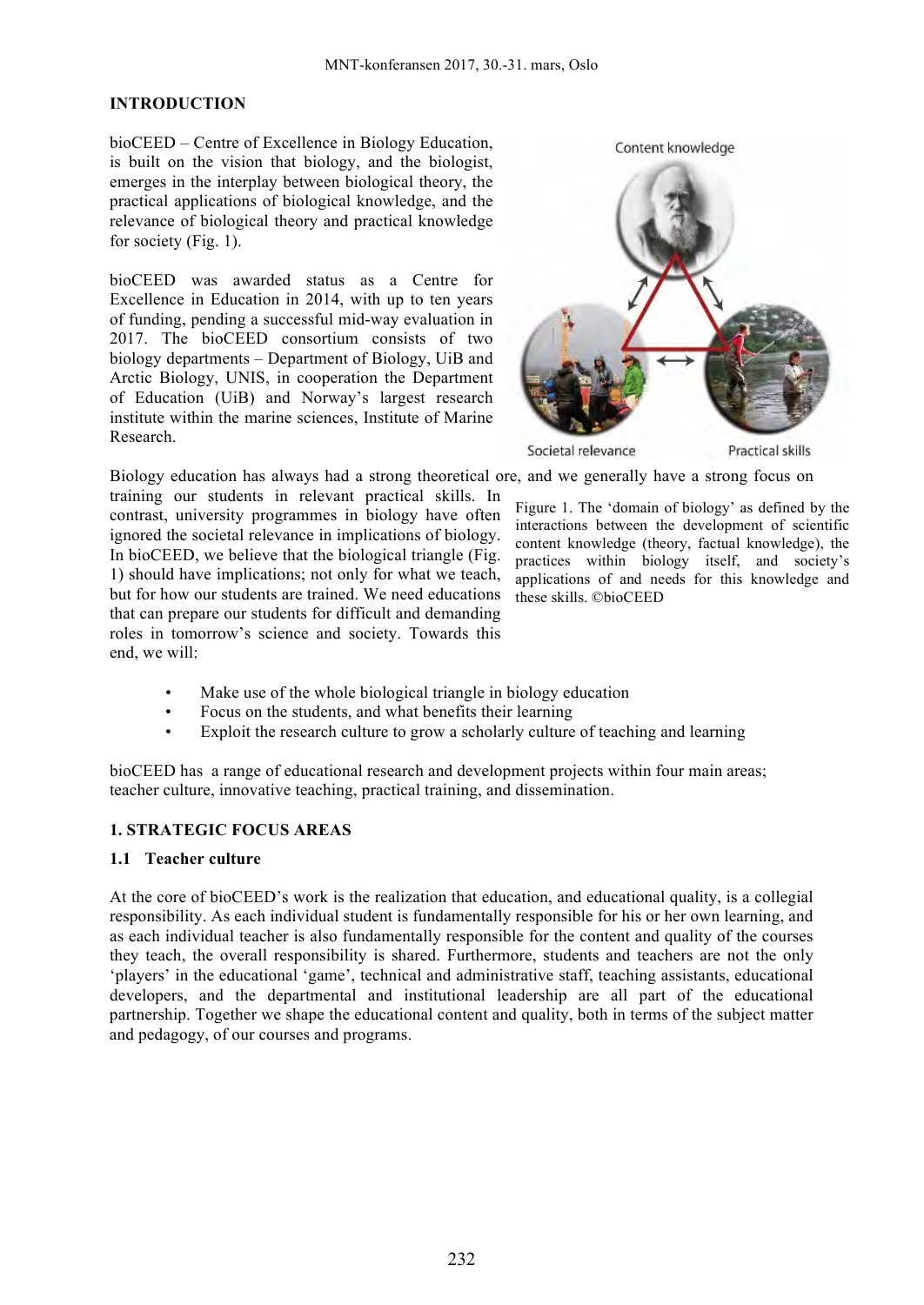

Figure 2. The 'two academic cultures' perspective on how and why to implement a Scholarship of Teaching and Learning perspective in research-centered university departments has become a bioCEED trademark. ©bioCEED

bioCEED's work to promote a teacher culture based on the principles of Scholarship of Teaching and Learning started by exploring why and how such a culture will benefit education, educational quality and the individual teachers (Fig.2). The next step was creating arenas where teaching staff collaboratively can develop their pedagogical knowledge and skills, and share and discuss teaching and learning. Such arenas now include teachers' retreats, collegial projects and courses, seminar series and workshops. While we started with a focus on the university teachers, these arenas and processes are now gradually expanding to include the broader teaching partnership, in that administrative and technical staff, and student representatives, also participate.

bioCEED also works to strengthen educational leadership and build organizational structures that support a scholarly teaching culture, and gives visibility and recognition to quality teaching. bioCEED is an important contributor to developing educational strategies and quality enhancing actions locally, at the institutional level, and nationally. A major milestone in 2016 was the establishment of the first merit system for teaching in Norway, Excellent Teaching Practitioner, established at the Faculty of Mathematics and Natural Sciences, UiB.

# **1.2 Innovative teaching**

Developing and testing new teaching and learning methods and technologies is at the core of the bioCEED student-centered educational development. As illustrated by the bioCEED triangle (Fig. 1), the broad scope and range of biology in science and society, and the variety of subjects studied within a biology degree, offers great potential as a 'lab' for testing out a variety of teaching and learning methods. Exploring these opportunities is the core of the strategic development area Innovative teaching. Our educations and our educational development is research-based, meaning that we integrate biological research in our educational activities, and that our educational development is both based on, and contributes to, educational research.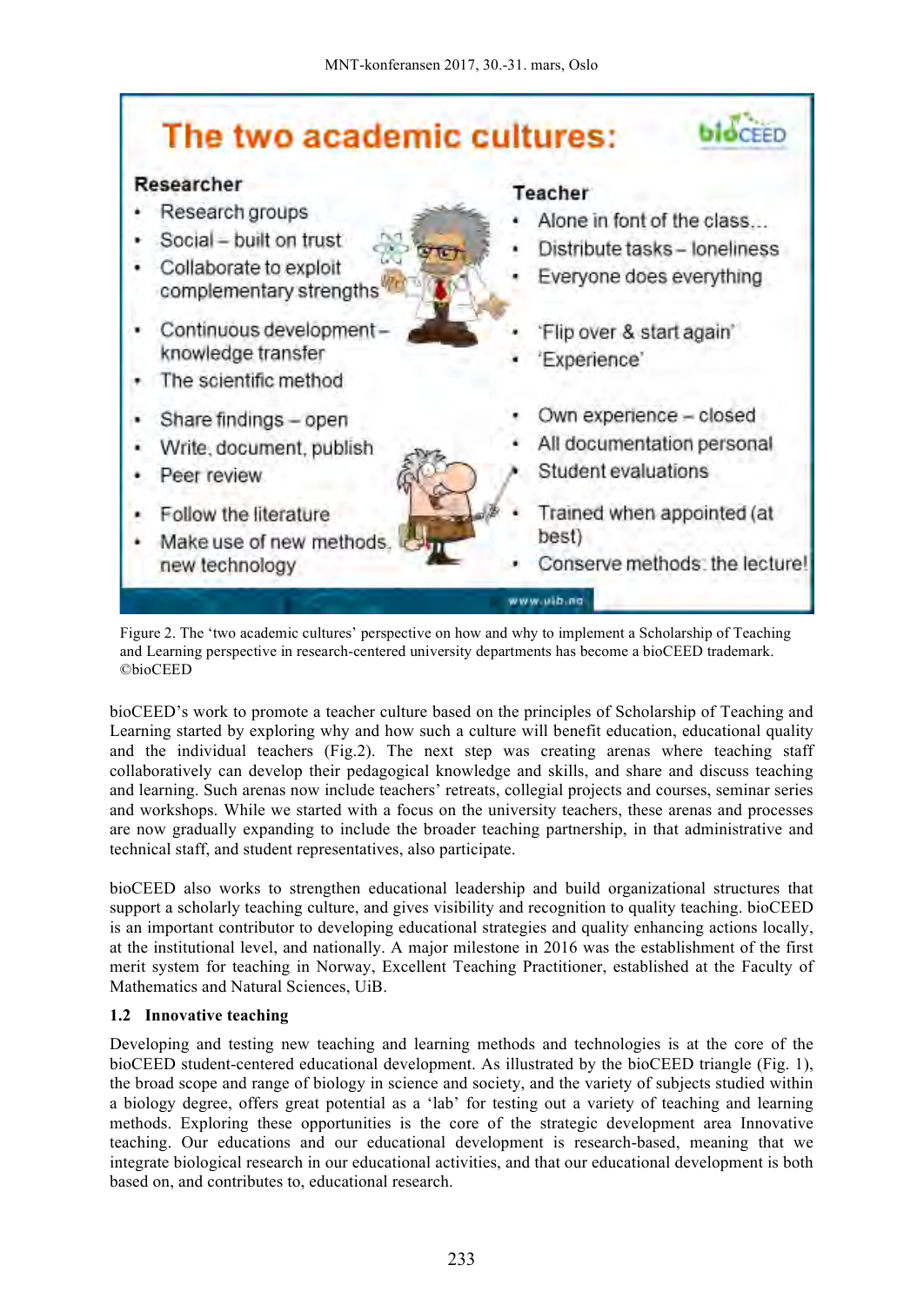Student motivation and educational outcomes are highly connected with using appropriate, studentactive learning methods, and with having access to an appropriate learning environment. We are developing and testing a series of methods, tools, and skills to support learning. These range from specific new tools and learning methods within single courses, to more cross-cutting, programme-wide initiatives. bioCEED aims to expand and develop the learning environment by effectively combining traditional approaches with novel field, lab, and digital approaches to support learning in biology education.

An overarching bioCEED aim is to better integrate skills training in courses, and to better align this training throughout the educational programmes. We work towards this aim through several projects:

- *bioSKILLS* aims to develop transferrable skills across the biology curriculum by streamlining and linking teaching and learnings of skills. The first module to be populated is bioST $@TS$ , which is designed to help students get a better grip on data handling and statistics in the context of biological studies.
- Teach to Learn *(TE2LE*) aims to stimulate student's creativity and develop their collaborative, communicative and pedagogical skills. Students creates video tutorials to teach their peers key scientific concepts.
- A joint project with SFU Matric is exploring opportunities for linking and aligning the mathematical and statistical content across courses to supporting learning and understanding in both subjects.
- Together for better learning (a co-operation between bioCEED, 3 UiB Faculties and SFU CEMPE) - aims to establish a better understanding of how and what students learn in, and from, practice.

bioCEED encourage and support teachers in testing and implementing new teaching methods, such as team based learning, flipped classroom, the use of digital tools and video production. Implementing new pedagogies are not an end to itself, however, and we encourage our teachers to see the broader picture in developing their teaching, and to strive to achieve alignment between learning outcomes, curriculum, learning and assessment activities.

Some of our current projects include:

- *ArtsApp*, a digital tool for species identification, developed as a collaborative effort between students, teachers and partners within and outside the university.
- Mapping of teaching methods using COPUS (Classroom Observation Protocol for Undergraduate STEM), and how teachers perceive their own teaching (Teaching Practices Inventory [TPI]). The study is accompanied by a student survey on motivation, engagement and confidence.
- Mapping teaching methods and student participation in biology and comparative politics courses at UiB, to investigate student participation, confidence, and gender aspects, in relation to teaching method and instructor behavior.

Student representation and participation is essential to all bioCEED's work, and students are involved at all levels in our projects and activities. In addition, we have a range of activities to ensure student engagement:

- Open student meetings and student seminars aims to get the students' opinions on the different aspects of bioCEED's work, by discussing subjects such as what is good teaching, and different teaching and learning methods. The meetings and seminars are also used as forums for students to gain knowledge on specific subjects such as writing and reading skills or career options as a biologist.
- Student driven/student led projects bioCEED support students in developing and running projects to improve educational quality and learning environment.

# **1.3 Practical training**

One of the main hypotheses in bioCEED is that internships or placements in research, industry, and the public sector has potential to strengthen student motivation and support learning, also in disciplinary subjects like biology. A central goal is therefore to observe and assess to what extent